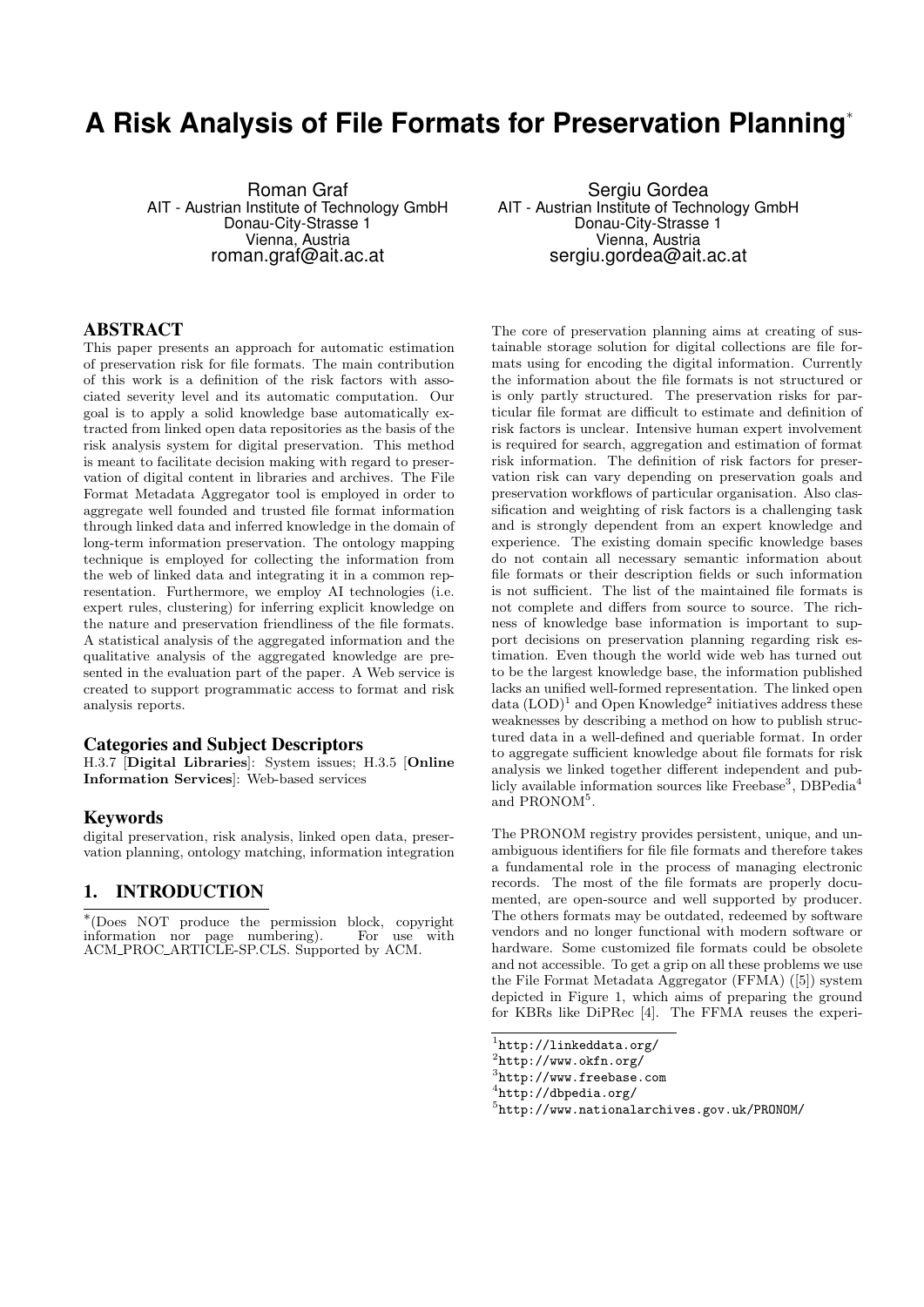

Figure 1: PRONOM, DBPedia and Freebase digital preservation domain related ontology sections mapped to the DiPRec file format ontology.

ence of building preservation planning tools and addresses the topic of digital long-term preservation and provides data analysis based on the concept of risk scores. The knowledge base is built through a LOD approach. Information regarding file formats and software vendors is taken into account and retrieved from Freebase, DBPedia and PRONOM. The important contribution of this paper consists in the technical information analysis and assessment regarding preservation risks for different formats. Another contribution is using of LOD ontologies mapping (Figure 1) for risk analysis and in the integration of linked data when designing the knowledge base. Decision support based on elaborated rule engine provided by FFMA is meant to support institutions like libraries and archives with suggestions in the process of analyzing their digital assets. FFMA collects and structures format information following by semi-automatic open datasets extraction from the linked data repositories independent from provenance of the data registry and query language. We aim at designing well founded knowledge base with defined rules and scored metrics that could be used for decision making support for quality assurance of document image collections. The paper is structured as follows: Section 2 gives an overview on related work and concepts. Section 3 explains knowledge base aggregation process and covers also ontology mapping, rule engine and algorithmic details of risk analysis. Section 4 presents the experimental setup, applied methods, description of the web service for risk analysis and results. Section 5 concludes the paper and gives outlook about planned future work.

## 2. RELATED WORK

In [7] Andrew Jackson tested competing hypotheses regarding software obsolescence issue employing format identification tools in order to select preservation strategy. One of these hypothesis is presented by Rothenberg [13] and means that all formats should be considered brittle and transient, and that frequent preservation actions will be required in order to to keep data usable. In contrast to that hypothesis the Rosenthal [12] claims that no one supporter of format migration strategy was able to identify even one format that has gone obsolete in the intervening decade and a half. Rosenthal argues that the network effects of data sharing inhibit obsolescence. But an accurate format identification and rendering is a challenging task due to malformed MIME types, rendering expenses, dependence on some content not embedded in the file, missing colour table, changed fonts. In Andrew Jackson research he examines how the network effects could stabilise formats against obsolescence in order to understand the warning signs, choices and costs involved. This evaluation should help to meet preservation strategy: either to perform frequent preservation actions to keep data usable or to concentrate on storing the content and using available rendering software. The result of evaluation demonstrates that most formats last much longer than five years, that network effects stabilise formats, and that new formats appear at a modest, manageable rate. However, he also found a number of formats and versions that are fading from use and that every corpus contains its own biases.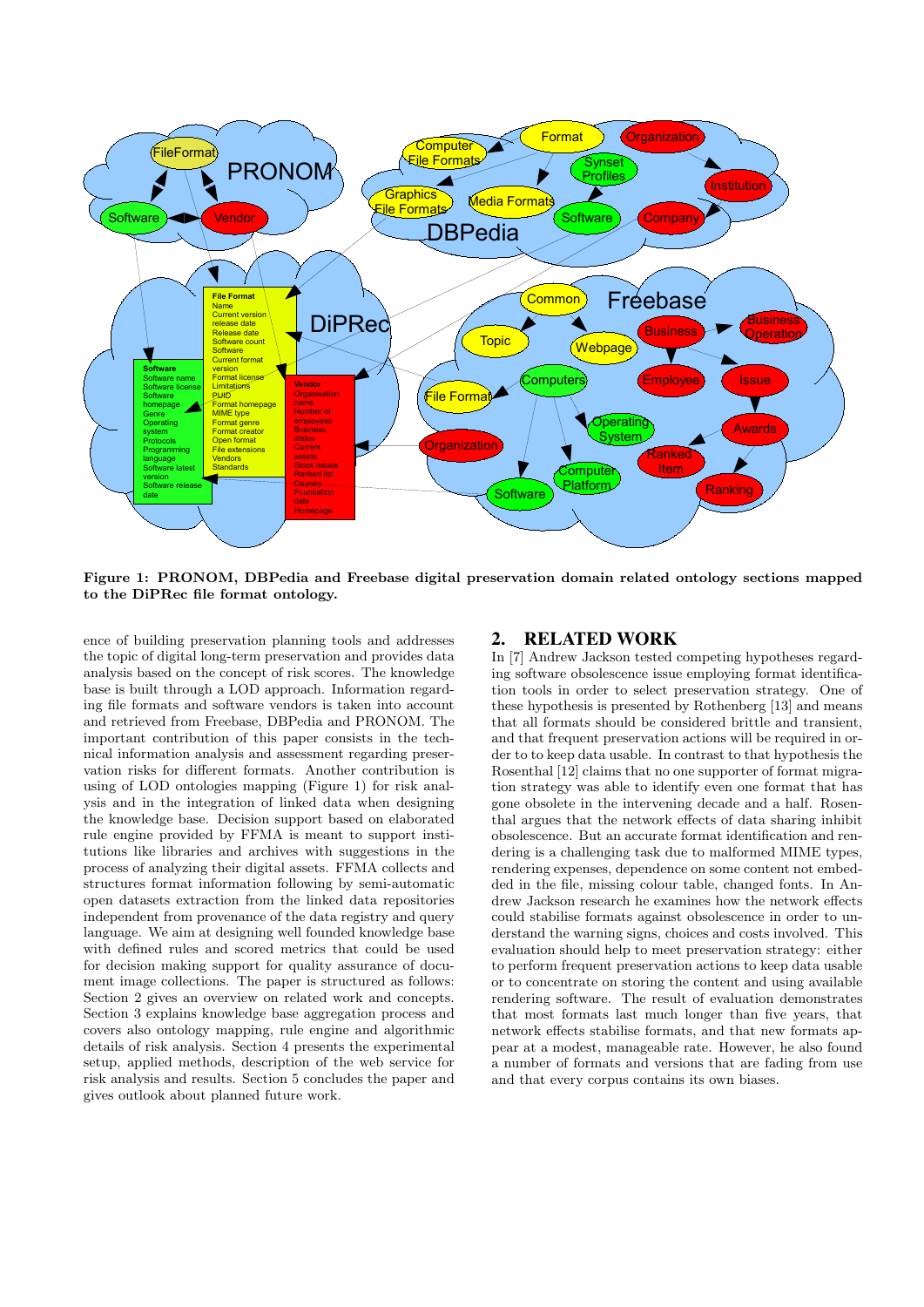The goal of the SPOT (Simple Property-Oriented Threat) model [14] is to help repositories identify previously unaddressed threats, perform preservation risk monitoring, and demonstrate the repository compliance to the accepted standards. In this work the digital preservation risks are divided into two categories: threats to archived digital content, and threats to the custodial organization itself. The SPOT Model focuses on the first category and develops a framework for assessing threats arising from the technical operations associated with preserving digital objects. The SPOT risk model is limited to properties like availability, identity, persistence, renderability, understandability and authenticity. But these properties do not define measurable risk factors and do not employ LOD repositories information.

The AONS II tool [11] aims at recognising file formats in a digital collection, retrieving of information on obsolescence risk indicators by reference to external registries and building collection profiles. This tool is able to distinguish accurately between different versions of formats, in order to identify relevant risk levels. AONS II tool struggles to solve problems like misleading file extensions and different names for the same format by creating of internal format identifier for each apparent format found, and then tries to map it to the likely matching format identifiers used by external registries. But this tool does not apply risk factor metrics for risk calculation. Reading the [11] about the AONS tool we realized the need to develop a central web service in order to be able to share the results of local risk assessments. Creating this service we aim at defining of risk metrics based on experience of community members which share their individual risk findings. This would allow LOD registries to leverage the experiences and expertise of the contributing preservation community and add considerably to their usefulness.

In our approach we are not intend to mark format as an obsolete format, since there are different hypotheses about format obsolescence and we do not consider if a format is likely to be obsolete or not in a binary fashion. We define obsolescence in relation to how much extra it will cost to render a file beyond the capability of a standard vanilla PC setup in particular institution. In our approach we analyze a format regarding it's "institutionally obsolescence" (term introduced by Paul Wheatley). That means that a particular format would not render on a PC in an institution's reading room. With our system we aim at assessing the risks associated with format rendering. We use the risk factors like "is compressed", "is supported by web browser", "has supporting software", "has supporting vendor", "versions count", "creator information", "operation system", "genre", "creation information", "is migration supported", "has digital rights information" etc. Many of these factors have influence on rendering. The advantage of our tool is that it enables configuration of risk factors by user and he could use it according with his convincements.

The format risk analysis approach in [3] presents an P2 registry, which is an RDF-based framework. P2 registry employs information containing in DBPedia and Pronom repositories and supports its own format risk analysis system. The main goal of P2 platform to allow and encourage publica-

tion of preservation data. This repository calls for the active participation of the digital preservation community to contribute data by simply publishing it openly on the Web as linked data. In contrast to the P2 registry the FFMA tool does not use RDF triples and additionally to DBPedia and Pronom makes use of the rich Freebase repository. FFMA tool has capability to extend repositories pool to any other repository independent from repository architecture. In our approach we present the rule engine for risk analysis that handles risk factors not covered by P2 registry and supports definition of customized risk factors. The advantage of these risk analysis model is that model is customizable by changing severity weights of particular rules according to user requirements. Additional user specific rules can be simply added to the model.

The PANIC tool [6] was aiming at automatically inform repository managers of changes that might cause risks for accessibility of their collections and alerting when file formats become obsolete. The idea of this tool is to aggregate data and metadata for further analysis, but this information is not easy accessible and collected information could be more representative. Also there is no common understanding in the community about the meaning of term "obsolete" as mentioned above.

Existing tools for long term preservation planning like Plato ([9, 1]) enable different digital preservation actions like identification, characterization and migration. These tools present information about possible preservation action but do not provide suggestions or recommendations regarding format preservation risks for user that do not have an expertise in the digital preservation domain.



Figure 2: The format risk analysis workflow.

## 3. SYSTEM OVERVIEW

The FFMA system overview is presented in Figure 2 by the risk analysis workflow. The basis of risk computation is a properly created knowledge base that stores its data in FFMA database. An evaluation of expert knowledge and an aggregation of the file format data are necessary steps in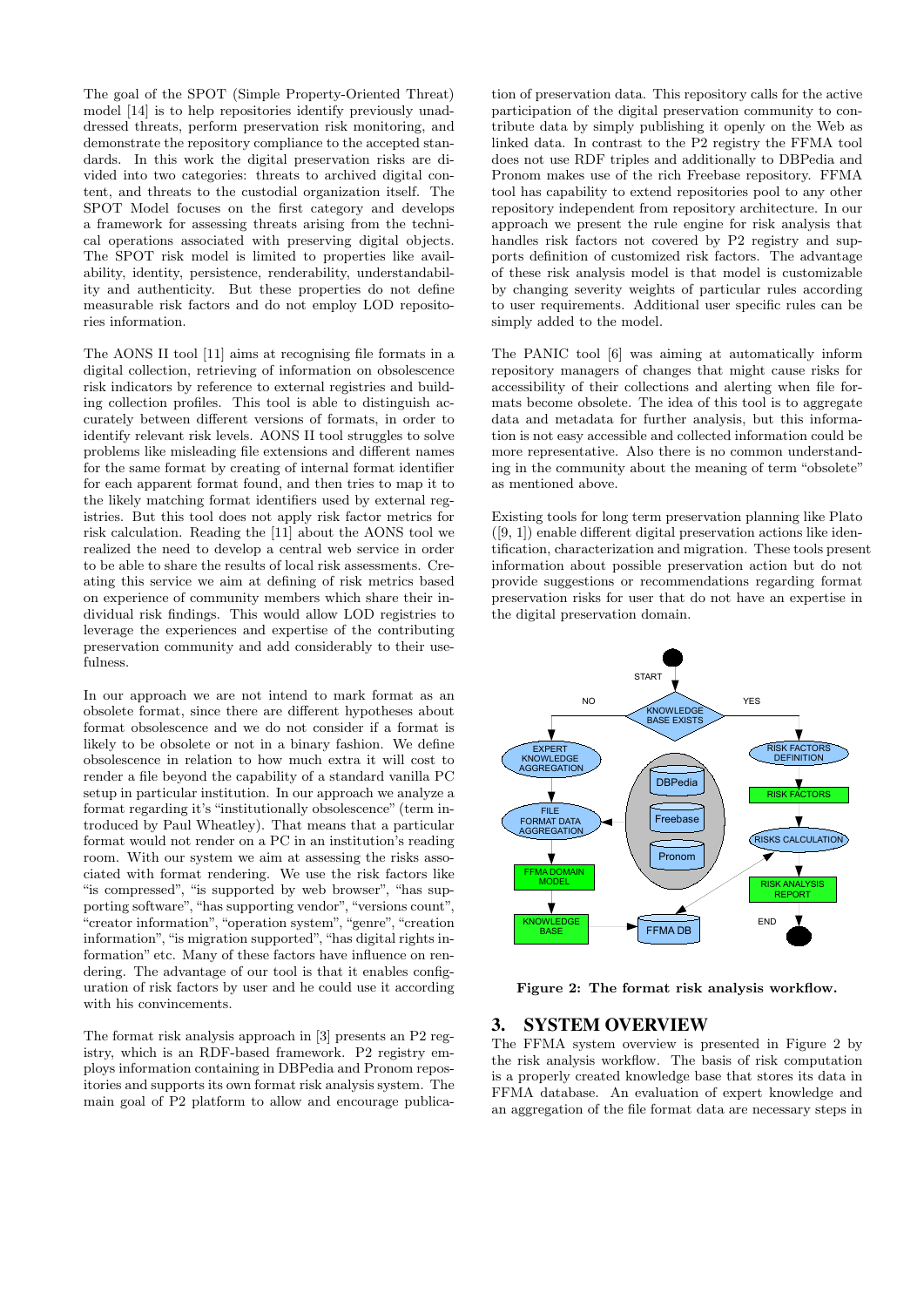order to build the knowledge base. Having FFMA database at hand we define and employ risk factors for computation of file format risks. The results of risks calculations are presented in reports provided in HTML format. In the case that FFMA database already exists the risk analysis workflow starts directly with risk calculation.

## 3.1 Aggregation of File Format Data

The FFMA module for aggregation of file format data collects information on file formats and enhances it by module for expert knowledge aggregation therefore building the knowledge base. At runtime takes place data analysis on knowledge base implying the underlying FFMA domain object model and based on the user's input configurations. These configurations specify which LOD repositories should be used and which file format properties are of interest for particular institution. The File Format Data Aggregation module is responsible for collecting descriptions on file format related information from the open knowledge bases, while the FFMA engine combines the outcome of the module with the knowledge manually provided by domain experts after ontologies mapping in Expert Knowledge Aggregation module. Scalable information extraction is provided by storing of domain knowledge in a database. We consider Freebase [10] as one of the most valuable sources for information extraction. It is a practical, scalable semantic database for structured knowledge. The PRONOM ontology looks very similar to the FFMA ontology but doesn't contain all necessary properties (like genre or vendor business status) that DiPRec requires to incorporate significant data from another ontologies. Internal mapping between different knowledge bases was set up to enable data assignment because e.g. multiple vendor definitions for the same vendor are possible. Extending the PRONOM repository, we collect additional information sources and aggregate them in a single homogeneous property representation in the FFMA knowledge base. The data representation retrieved from different knowledge bases is unified and combined in FFMA domain model. The individual object's namespace, the transformation process of values, the query on how to extract a given record, etc. are preserved and are part of the property's model representation. When aggregating file format data we are employing external knowledge sources like DBPedia and Freebase which manage huge amounts of LOD triples. This allows us to extract fragmental descriptions on file formats, software applications, and vendors supporting given file formats. DBPedia allows to post sophisticated queries using SPARQL query and OWL ontology languages [8] for retrieving data available in Wikipedia. Public read/write access to Freebase is allowed through an graph-based query API using the Metaweb Query Language (MQL) [2]. PRONOM data is released as LOD and is accessible through a public SPARQL endpoint.

The list of the file formats automatically extracted from selected LOD repositories is a result of the process of file format data aggregation and is then used in conjunction with domain knowledge as a knowledge base and an input for FFMA engine for decision support. File format properties are designed to give an option at hand for definition of user rules, metrics and classifications. File format property object comprises also queries to LOD repositories, classification objects, definitions of risk factors and property descrip-

tions. The risk factors are used to compute recommendations based on user input. The experimental knowledge of data registries helps us to establish methodology and gives some rough estimates about which risk properties should be defined with which risk classification. The most significant data repository queries in terms of digital preservation addresses PUID, file formats, software and software vendors. Relationships between these parameters and accompanying parameters like computer platform, genre, license, programming language, release date, homepage, compression type and so on are of interest for risk analysis. Optionally user is able to extend default risk analysis model adding his own property sets and classifications using correspondent configuration files. In order to reduce the required domain knowledge acquisition efforts the knowledge base stores the aggregated information in FFMA domain object model. After initial storage we only need to update particular database areas. This model increases performance. The potential drawbacks during the database initialization could be e.g. queries limit, bad internet connection to repositories or server could be offline for maintenance purposes.

# 3.2 Risk Factors Definition

In order to organize the Knowledge Base we must structure the information that has been obtained from the domain experts of digital preservation and from conducted experiments. We define typical scenarios and identify the parameters used by library experts for collection handling. Then we define the linguistic labels to classify measured values of each parameter and associated ranges. Finally, we determine the conditional rules that relate these linguistic labels to specific consequences. The knowledge acquisition for the Knowledge Base is performed by librarians who provide the knowledge engineer with typical application use cases, metrics and parameters that characterize the preservation processes. Information retrieved from the image collection is processed by the customized domain model. This model enables structured and maintainable handling of analyzed data. If necessary, the data could be stored in a database for further treatment. A user communicates with the Expert System by sending a request query and receives an advice in response. The most significant risk factors describe how many software tools and vendors support particular file format. The version count metric could be interpreted in different ways. On the one hand the more versions format has the more work is invested in its development and support. And that means this format is in use and good supported. On the other hand the more versions has a particular format the higher is the probability that it will cause confusing in digital preservation workflows e.g. for migration process. Changing severity value and classification settings each customer could adjust the meaning of this risk factor for his specific needs and understanding. Documentation level is also an important risk factor. Additional help for risk estimation provide specification factors like whether a format has a homepage, genre definition, creator and publisher information, is supported by web browsers, has compression. Nowadays very important issue become digital rights information. For preservation processes it is important to know whether format migration is supported. The MIME type provides a connection chain between different repositories. The complexity of the file format could be measured by assessment of documentation, format standard, relation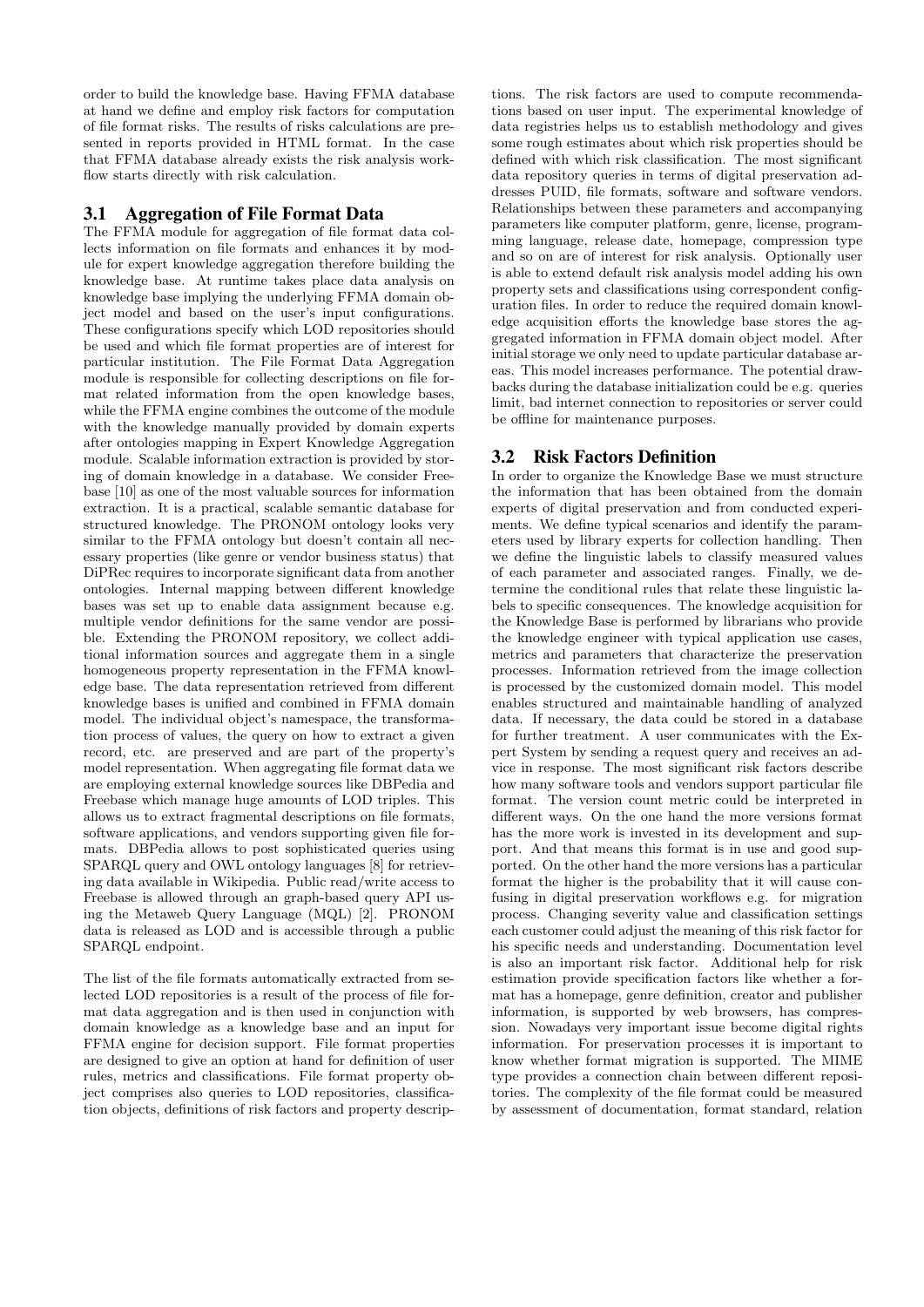

Figure 3: Sample aggregated data report for PDF file format.

between different versions of the same format, compression factor etc. Some formats are implicitly or explicitly declared as outdated or deprecated. Format standardisation reduces the risk of its using. The existence period of a format is an additional metric for risk estimation, since the longer and popular is a particular format the lower is the risk. Software, vendors and versions count factors together with description factor build an aggregated rule whether the given format is supported by FFMA. Missing of these important information means that regarded LOD repositories does not provide information about required format. The previously defined rules should be organized in order to process input statements (assertions) and to infer appropriate advice and conclusions. Forward rule chaining for file format analysis is presented in Figure 4. Forward chaining is the process of moving from the "if" patterns (antecedents) to the "then" patterns (consequents) in a rule-based system. We consider the antecedent as satisfied when the "if" pattern matches the assertion. Assertions are depicted by black rectangles on the input side and by the white rectangles on the output side, respectively. The rules are presented by blue half-spheres. A specific rule is triggered if all of its antecedents are satisfied. A triggered rule is considered as fired if it produces a new assertion or performs an action on the output (white rectan-

gle). Since our rule engine is focused on file format analysis there is no need for any conflict-resolution procedure to resolving possible rule conflicts. In Figure 4 we present rules distinguishing low level risk format from high level risks. The rule-base system starts risk identification with the rule D1. Suppose that software count is higher than 0. Then if the antecedent pattern defined in classification settings matches that assertion, the value x becomes "is supported by software" and the rule D1 fires. Because the aggregated risk of rules D2, D3 and D4 matches the antecedent patterns for vendors, versions and descriptions count and has acceptable risk level severity, rule D22 fires, establishing that the format exists in aggregated knowledge base. This fact enables further analysis and we could similarly go through remaining rules. The final conclusion of the rule-based system is whether an analysed file format has high, middle or low preservation risk and which particular risk factors cause this risk.

#### 3.3 Risk Computation

The evaluation of the risk score presented in Figure 4 can be conducted when the risk analysis task fills previously created risk analysis model with risk factor values from different knowledge bases. Each risk value is selected from associ-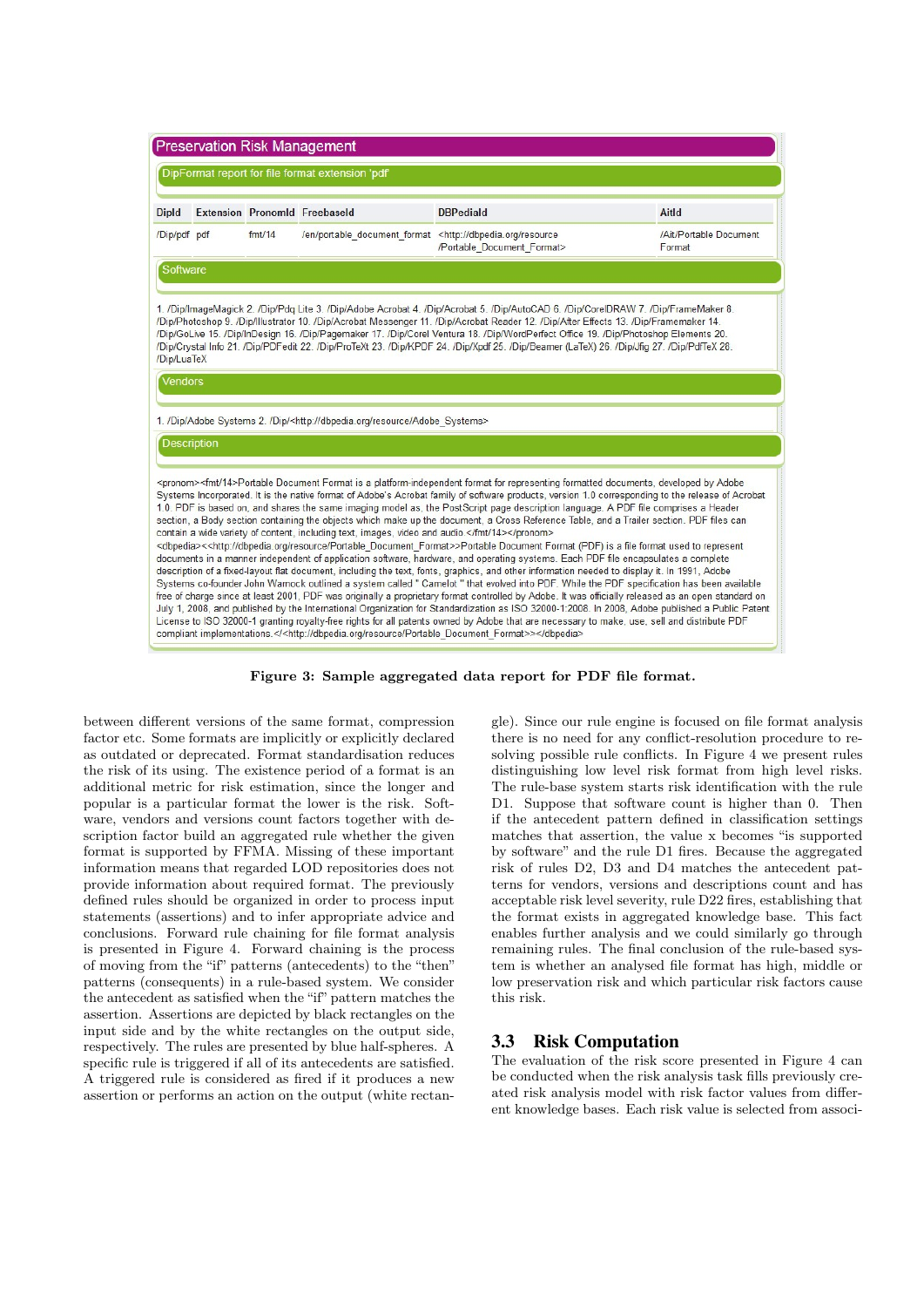

Figure 4: Forward rule chaining for risk analysis.

ated risk factor depending on response of the knowledge base for correspondent request query defined in a risk property. The risk score for particular property is then evaluated from risk analysis model dependent on metrics, property weight and risk classifications. The report on risk analysis provides contributed content inspection to categorize it based on its preservation risk. The risk report contains information about computed risk properties, associated risk factors and evaluated risk values inserted in risk analysis model at run time as a result of calculations for the risk analysis. Due to management and maintenance reasons properties are grouped by sets. A property may belong to one or more property sets. The extent to which a property belongs to a property set and consequently contributes to the risk computation over a given dimension is modeled through the introduction of specific weighting factors (see Equation 1). The computation of the overall risk score for FFMA properties is presented in [4] and is computed as a weighted sum over all risk factors:

$$
R_i = \sum_{ps \in PS_i} w_{ps,i} * \sum_{p \in PROP_{ps}} w_{p,ps} * d(p, PFV(p)) \qquad (1)
$$

Where  $R_i$  represents the preservation risk computed over the preservation dimension  $i$ ,  $ps$  represents the index of the current property set within all sets associated to the dimension i  $(PS_i)$ . The  $w_{(ps,i)}$  is the weight of the contribution of the property set  $\overline{ps}$  to dimension *i*. Similarly  $p$  stands for the index of current properties within the list of properties available in the given property set  $PROP_{ps}$ .  $w_{p,ps}$ denotes the importance of a property  $p$  for the property set ps. The distance between the current property and the defined - 'preservation conform' - value for this property is represented through  $d(p, PFV(p))$ .

# 4. FORMAT RISKS EVALUATION

The evaluation of format risks was conducted with DiPRec repository based on FFMA database. Our hypothesis is that file format data automatically aggregated from LOD repositories will provide the rule engine with valuable information and will enable risk estimation for different file formats. We also expect that the distribution of calculated format risk scores will match to the associated information that we could find in the domain literature. The "low risk" marked formats should indicate the currently most reliable file formats for digital preservation workflows. One of the most important use cases for FFMA system is an evaluating of software solutions available for processing of the preservation plans and its assessment regarding preservation risk. We developed a Web service that automatically retrieves file format related data from LOD repositories and performs reasoning on collected information employing specified risk factors. The basis of this service relies on rich data descriptions retrieved from LOD repositories like DBPedia, Freebase, PRONOM etc. The LOD data is automatically harvested using the Web access points provided by these repositories and the different request supported query languages. The collected information is processed, normalized, integrated into the knowledge base of the service and subsequently classified in order to calculate risk scores for particular file format. The programming interface of this service supports quering for descriptions of the file formats, software, vendors and associated information. Service supports checking of availability of the information in the service database and retrieving data from LOD repositories if necessary. Service provides generation of rich format descriptions and a report on format risks.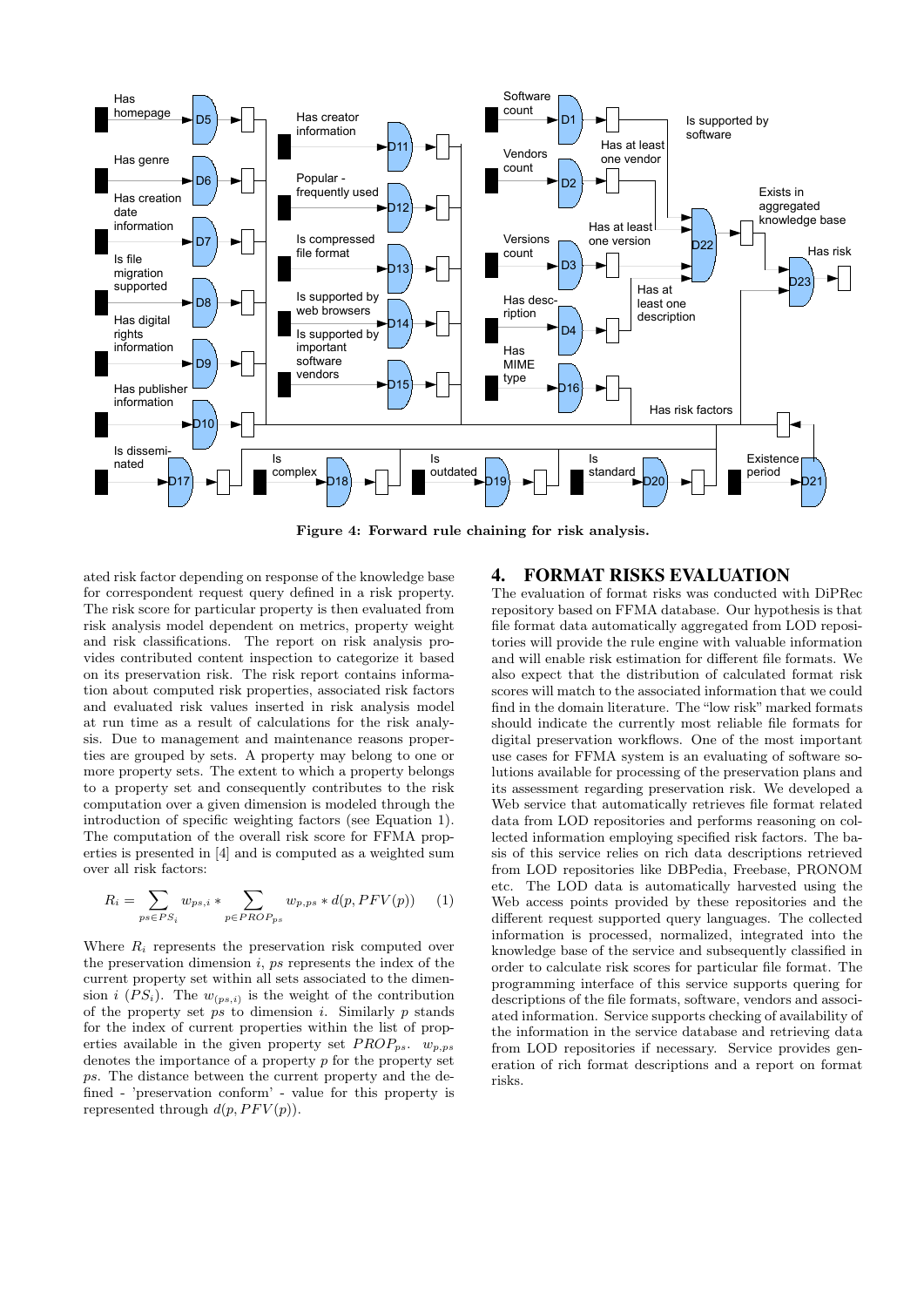## 4.1 Dataset Description

A sample of aggregated data report for PDF file format is generated as HTML table and is presented in Figure 3. This automatically created report comprises FFMA identifier "/Dip/pdf", unique identifiers of the repositories that contain information regarding given extension "pdf". In this case these are PRONOM with "fmt/14" and Freebase with "/en/portable document format"identifiers. Additionally we have got information about 28 different software tools and one vendor associated with this file format and presented by unique FFMA identifiers. Two LOD repositories provide different descriptions for the given file format. Since aggregated information is stored in a database, calculation time of the report demonstrates high performance (lower then a second). Aggregated reports on file formats contain information like "FileFormatDescription", "SoftwareName", "RepositoryName", "SoftwareHomepage", "SoftwareDescription" etc. These reports also include references to LOD repositories. According to the LOD principles, each linked data repository has its own mechanism for nonambiguous referentiation of the managed objects. By having a reference in a correct format, a user is able to easily request the information from a web service. As example, the references for "pdf" file extension look like following: in DBPedia <sup>6</sup> in Freebase<sup>7</sup> in PRONOM fmt/14<sup>8</sup>. FFMA returns evaluated software, vendor and risk report objects in HTML format. The LOD domain objects support storage, retrieval, and analysis of information retrieved from LOD repositories. This structured information is a knowledge base to be used for deriving preservation recommendations.

For evaluation we analyse a subset of 13 well known file formats. The "GIF", "PNG", "JPG" and "BMP" represent the genre of image formats. The "TIF" is also a graphic format that additionally supports layers, multiple pages and compression. With "MP3" we have an audio format. The "PDF" format comprises multiple versions and is mostly used for documentation accompanied with Adobe Acrobat tool. The "HTML" format also has multiple versions and is used for creation of Web pages. The "DOC" and "PPT" are Microsoft formats for working with text and presentations. Some outdated file formats are presented by "MAC", "SXW" and "DXF". The "MAC" is a bitmap graphic format for the Macintosh, one of the first painting programs for this OS and supports only greyscale graphics. The "SXW" is an outdated text format for OpenOffice tool. The "DXF" is a vector graphic format for AutoCAD tool.

## 4.2 Application of rules and risk factors

Employing knowledge base in the way as described in chapter 3 we apply risk factors to the aggregated from LOD repositories information that is relevant to the file formats. In the Table 1 we demonstrate exemplarily selected file formats with semi-automatically retrieved information for associated risk factors. There we present 23 most important risk factors for 13 exemplarily selected file formats. Plus stands for "true" and minus means "false". Letter "L" depicts low risk, "M" means middle risk and "H" stands for the high risk. In our approach we regard different extensions of one format like "TIF" and "TIFF" as one format. User should not care about this issue since it is done automatically. This table demonstrates that among evaluated formats the "DOC" format has the highest number of supported software, whereas for "SXW" extension in LOD repositories was found only one software tool. The remaining formats have different software numbers, mostly between 10 and 40. Therefore we consider the risk regarding the "software count" risk factor for "SXW" file extension as high, risk for "DOC", "HTML", "TIF" and "MAC" extensions as low and medium risk is associated with remaining formats. Defining classifications for this risk factor we expect that the more software tools support particular file format the lower is its risk. But this factor can be also configured according to the idea, that many software tools could cause instability of file format. In this case user just need to redefine classification settings according to his risk estimations. The lowest risk for "vendors count" risk factor were calculated for "GIF", "MP3" and "PDF" formats with two to three vendors. The highest risk regarding "vendors count" risk factor was not detected at all. We expect high vendor risk in the case that no vendors were found for particular format. Remaining formats have middle risks for vendors. We assume that the more versions are defined for a format the higher is the probability of version confusion. Therefore our calculation evaluated the highest "versions count" factor risk for "DXF" (23), "PDF" (17), "DOC" (15), "JPG" (9), "TIF" (9), "HTML" (7), "BMP" (7) and "PPT" (7). The lowest risk for "versions count" factor demonstrate "MP3" (1), "MAC" (1) and "SXW" (1) formats. Remaining formats have middle risks regarding "versions count". Regarding descriptions we think that the more different descriptions were found the lower is the risk. According to this definition we have high risk for "MP3" (1), "JPG" (1), "HTML" (1), "BMP" (1), "PPT" (1), "MAC" (1), " $S X W''(1)$ , " $D X F''(1)$  formats and middle description factor risk with values in range from two to three for remaining formats. All of the regarded formats have multiple descriptions but do not exceed threshold of three and therefore we don't have low risk among them. The MIME type is an essential reference in order to address a file format and to cre-



Figure 5: The distribution of the file formats with associated risk scores in range from 0 to 100 percent. Where 0 stands for the lowest possible risk and 100 for the highest format risk.

 $^6$ http://dbpedia.org/resource/Portable\_Document\_ Format

<sup>7</sup> http://www.freebase.com/view/en/portable\_ document\_format

<sup>8</sup> http://www.nationalarchives.gov.uk/PRONOM/Format/ proFormatSearch.aspx?status=detailReport&id= 613&strPageToDisplay=summary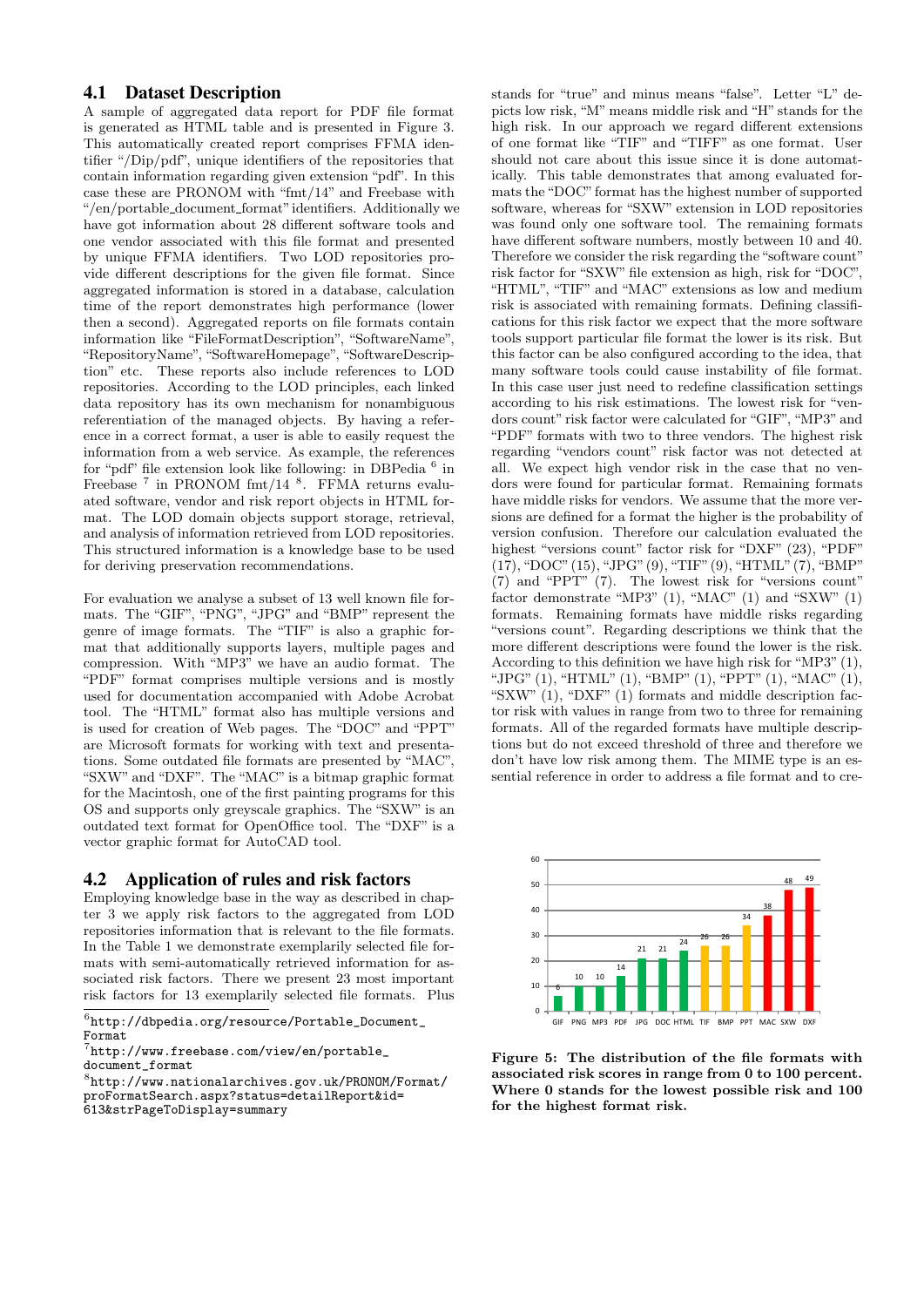| Risk Factor                | <b>GIF</b>        | <b>PNG</b> | MP3     | PDF              | JPG              | $_{\text{DOC}}$ | <b>HTML</b>      | TIF              | <b>BMP</b> | PPT              | MAC             | <b>SXW</b>       | <b>DXF</b> |
|----------------------------|-------------------|------------|---------|------------------|------------------|-----------------|------------------|------------------|------------|------------------|-----------------|------------------|------------|
| Software Count             | $18/\overline{M}$ | 21/M       | 12/M    | 28/M             | 17/M             | 164/L           | 39/L             | 135/L            | 18/M       | 4/M              | 122/L           | 1/H              | 9/M        |
| Vendors Count              | 3/L               | 1/M        | 3/L     | 2/L              | 1/M              | 1/M             | 1/M              | 1/M              | 1/M        | 1/M              | 1/M             | 1/M              | 1/M        |
| Versions Count             | 2/M               | 3/M        | 1/L     | 17/H             | 9/H              | 15/H            | 7/H              | 9/H              | 7/H        | 7/H              | 1/L             | 1/L              | 23/H       |
| Has Description            | 2/M               | 2/M        | 1/H     | 2/M              | 1/H              | 2/M             | 1/H              | 2/M              | 1/H        | 1/H              | 1/H             | 1/H              | 1/H        |
| Has MIME type              | $+/L$             | $+/L$      | $+/L$   | $+/L$            | $+\overline{/L}$ | $+/L$           | $+/L$            | $+/L$            | $+/L$      | $+/L$            | $-/H$           | $-/H$            | $-/H$      |
| Existence Period           | $+/L$             | $+/L$      | $+/L$   | $+/L$            | $+/L$            | $+/L$           | $+/L$            | $+/L$            | $+/L$      | $+/L$            | $+/L$           | $+/L$            | $+/L$      |
| Is Complex Format          | $-/L$             | - / L      | $-/L$   | $+/H$            | $-/L$            | $- / L$         | $+/H$            | $+/H$            | $-/L$      | - / L            | $-/L$           | $+/\overline{H}$ | $+/H$      |
| Is Wide Disseminated       | $+/L$             | $+/L$      | $+/L$   | $+/L$            | $+/L$            | $+/L$           | $+/L$            | $+/L$            | $+/L$      | $+/\overline{L}$ | $-/H$           | $-/H$            | $-/H$      |
| Is Outdated or Deprecated  | $-/L$             | $-/L$      | $- / L$ | $-/L$            | $-/L$            | $+/H$           | $+\overline{/H}$ | $-/L$            | $-/L$      | $+\overline{/H}$ | $+\overline{H}$ | $+\overline{/H}$ | $+\/H$     |
| Has Genre                  | $+/L$             | $+/L$      | $+/L$   | $+/L$            | $+/L$            | $+/L$           | $+/L$            | $+/L$            | $-/H$      | $-/H$            | $-/H$           | $-/H$            | $-/H$      |
| Has Homepage               | $+/L$             | $-/H$      | $-/H$   | $+/L$            | $-/H$            | $-/H$           | -/H              | $-/H$            | $+/L$      | -/H              | $-/H$           | $-/H$            | $-/H$      |
| Is Open (Standardised)     | $+/L$             | $+/L$      | $+/L$   | $+/L$            | $+/L$            | $-/H$           | $+/L$            | $-/H$            | $-/H$      | $-/H$            | $-/H$           | $-/H$            | $-/H$      |
| Has Creation Date          | $+/L$             | $+/L$      | $+/L$   | $+/L$            | $-/H$            | $+/L$           | $+\overline{L}$  | $+/L$            | $-/H$      | $-/H$            | $-/H$           | $-/H$            | $-/H$      |
| Has File Migration Support | $+/L$             | $+/L$      | $+/L$   | $+/L$            | $+/L$            | $+/L$           | $+/L$            | $+/L$            | $+/L$      | $+/L$            | $+/L$           | $+/L$            | $+/L$      |
| Digital Rights Information | $-/H$             | $-/H$      | $-/H$   | $-/H$            | $-/H$            | $-/H$           | $-/H$            | $-/H$            | $-/H$      | $-/H$            | $-/H$           | $-/H$            | $-/H$      |
| Has Publisher Information  | $+/L$             | $-/H$      | $+/L$   | $+/L$            | $+/L$            | $+\sqrt{L}$     | $+/L$            | $-/H$            | $+/L$      | - / H            | $-/H$           | $-/H$            | $-/H$      |
| Has Creator Information    | $+/L$             | $-/H$      | $+/L$   | $+/L$            | $+/L$            | $+/L$           | $+/L$            | $-/H$            | $+/L$      | - / H            | $-/H$           | $-/H$            | $-/H$      |
| Is Popular Format          | $+/L$             | $+/L$      | $+/L$   | $+/L$            | $+/L$            | $+/L$           | $+/L$            | $+/L$            | $+/L$      | $+/L$            | $-/H$           | $-/H$            | $-/H$      |
| Has Compression Support    | $-/L$             | $-/L$      | $-/L$   | $-/L$            | $-/L$            | $-/L$           | $-/L$            | $+\overline{/H}$ | $-/L$      | $-/L$            | $-/L$           | $-/L$            | $-/L$      |
| Supported by Web Browser   | $+/L$             | $+/L$      | $+/L$   | $+/\overline{L}$ | $+/L$            | $+/L$           | $+\overline{L}$  | $+/L$            | $+/L$      | $+/L$            | $+/L$           | $+/L$            | $+/L$      |
| Has Vendor Support         | $+/L$             | $+/L$      | $+/L$   | $+/L$            | $+/L$            | $+/L$           | $+/L$            | $+/L$            | $+/L$      | $+/L$            | $+/L$           | $+/L$            | $+/L$      |
| Total Risk $(\%)$          | 6/L               | 10/L       | 10/L    | 14/L             | 21/L             | 21/L            | 24/L             | 26/M             | 26/M       | 34/M             | 38/H            | 48/H             | 49/H       |

Table 1: Exemplarily selected file formats with retrieved information for associated risk factors

ate a connection between different file format ontologies or identification tools. Most of presented formats have found associated reference. Only three formats are missing the MIME type. These are "MAC", "SXW" and "DXF" formats. The longevity of the format existence period could give as a rough estimation about its stability. Therefore the longer a format is in use the lower is the preservation risk. In our case all of the formats have low risk in this regard. The complexity of the format could cause additional preservation risks. Complexity here means the compatibility between different format versions, semantic information necessary for correct rendering, using of compression, missing standard or documentation. In our list as complex formats were marked "PDF", "HTML", "TIF", "SXW" and "DXF". The dissemination level plays an important role in development of associated software tools and popularity of the format. In this regard high preservation risk have "MAC", "SXW" and "DXF". Some formats in the associated literature and in expert community are marked as outdated or deprecated due limited using of this format or its some of its versions. These formats are "DOC", "HTML", "PPT", "MAC", "SXW" and "DXF". The open or standardised formats have lower preservation risks like "GIF", "PNG", "MP3", "PDF", "JPG" and "HTML". Formats that have homepage have lower risks due to additional information placed in their homepages. Our tool found homepages for three formats "PDF", "GIF" and "BMP". These formats therefore are regarded as having lower risks. The genre information also reduce risks for "GIF", "PNG", "MP3", "PDF", "JPG", "DOC", "HTML" and "TIF". The creation date factor could be implemented in different ways. In our meaning the older is the file format the more it was used and the more stable it is. Therefore "GIF", "PNG", "MP3", "PDF", "DOC", "HTML" and "TIF" have low risk expectation in this regard. Other researcher could consider the latest date as more reliable. Important aspect for digital preservation is an ability to migrate file from one format to another. In this regard all of examined files have low risk in regular institutional environment. Digital rights information plays increasingly important role in digital preservation. Extraction of this important information is a topic of future work. Publisher and creator information gives us additional source to decide how much trust we will give to the given publisher. Our risk analysis tool found needed information for "MP3", "DOC", "HTML",

"PDF", "GIF", "BMP" and "JPG". In order to evaluate how frequently particular format is used in libraries preservation workflows we make use of the expert knowledge. The most popular formats are "GIF", "PNG", "MP3", "PDF", "JPG", "DOC", "HTML", "TIF", "BMP" and "PPT". In order to accumulate expert knowledge like in case of frequently used formats we are working on designing our own data repository that provides information missed in other LOD repositories. Similarly the compression support, web browser support and vendor support information is a topic of future work.

The different risk scores for "DOC" (low) and "PPT" (middle) could be explained with larger amount on software tools automatically detected for "DOC" (164) comparing to four for "PPT" and also with more descriptions for "DOC" format. Additionally for "DOC" were retrieved genre, creation date, publisher and creator information, whereas these factors are missing for "PPT". This case does not mean that such information does not exist. That only demonstrates that it is not included or not found in LOD repositories. The same consideration is valid for the "software count" value 12 of "MP3" format. As we know there should be much more associated software tools that are able to handle this format.

At that point we should state that we didn't analyze all formats and that evaluated results currently require verification by human expert and further optimisation of calculation methods. Evaluation results presented in Figure 5 and Table 1 are limited to the information automatically collected from mentioned above LOD repositories and is customized by applied expert rules. Therefore these results can't be regarded as absolutely accurate. The classification settings for risk factors are a matter of discussion and a future work. The default thresholds are defined based on the accessible expert knowledge and could be customized according to preferences of particular user.

The figure 5 demonstrates the distribution of the analyzed file formats according to their evaluated risk scores. The most reliable formats are marked by the green color, the middle risk formats with orange color and the formats with the most risk are flagged by the red color. Each format is also marked by its risk score in percent. Concluding this part we evaluated that "GIF"  $(6)$ , "PNG"  $(10)$ , "MP3"  $(10)$ ,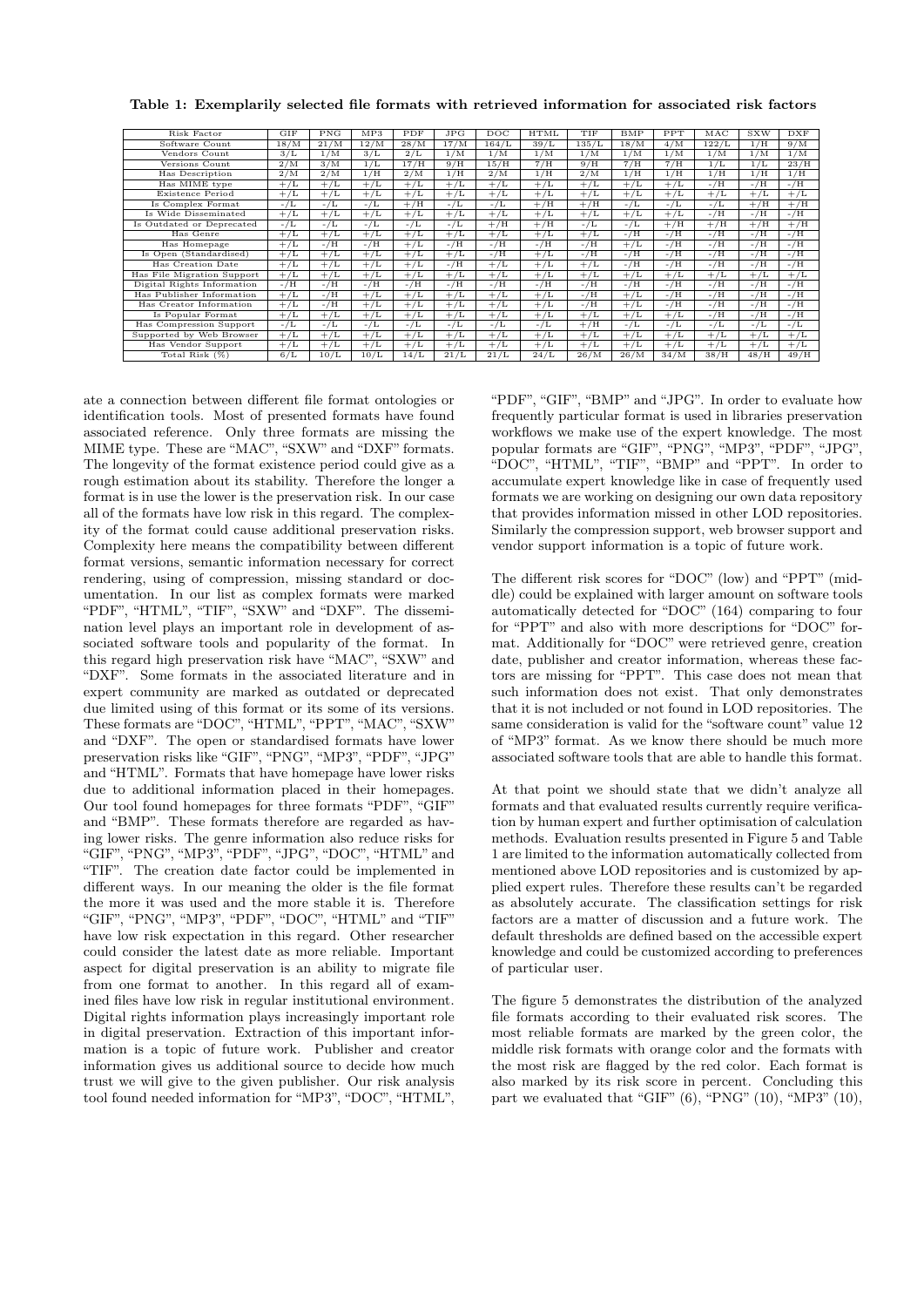| <b>File Format Extension</b>               | <b>Total Risk Score</b> |                                            |                   | <b>Total Risk Level</b>    |                   | <b>File Format Extension</b>               | <b>Total Risk Score</b> |        |                   | <b>Total Risk Level</b>    |            |  |
|--------------------------------------------|-------------------------|--------------------------------------------|-------------------|----------------------------|-------------------|--------------------------------------------|-------------------------|--------|-------------------|----------------------------|------------|--|
| pdf                                        | 0.14                    |                                            |                   | Low                        |                   | tif                                        | 0.26                    |        |                   | Middle                     |            |  |
| <b>Detailed List of Format Risk Scores</b> |                         | <b>Detailed List of Format Risk Scores</b> |                   |                            |                   |                                            |                         |        |                   |                            |            |  |
| <b>Risk Factor</b>                         | <b>Risk Value</b>       | Weight                                     | <b>Risk Score</b> | <b>Weighted Risk Score</b> | <b>Risk Level</b> | <b>Risk Factor</b>                         | <b>Risk Value</b>       | Weight | <b>Risk Score</b> | <b>Weighted Risk Score</b> | <b>Ris</b> |  |
| Software Count                             | 28                      | 1.0                                        | 0.3               | 0.3                        | Middle            | Software Count                             | 135                     | 1.0    | 0.0               | 0.0                        | Low        |  |
| Vendors Count                              | $\overline{2}$          | 1.0                                        | 0.0               | 0 <sub>0</sub>             | Low               | <b>Vendors Count</b>                       |                         | 1.0    | 0.3               | 0.3                        | Mid        |  |
| <b>Versions Count</b>                      | 17                      | 1.0                                        | 1.0               | 1.0                        | High              | <b>Versions Count</b>                      | 9                       | 1.0    | 1.0               | 1.0                        | Hig        |  |
| <b>Has Description</b>                     | 2                       | 1.0                                        | 0.3               | 0.3                        | Middle            | <b>Has Description</b>                     | $\overline{2}$          | 1.0    | 0.3               | 0.3                        | Mid        |  |
| Has MIME Type                              | true                    | 0.2                                        | 0.0               | 0.0                        | Low               | Has MIME Type                              | true                    | 0.2    | 0.0               | 0.0                        | Low        |  |
| Format Existence Period                    | true                    | 1.0                                        | 0.0               | 0.0                        | Low               | Format Existence Period                    | true                    | 1.0    | 0.0               | 0.0                        | Low        |  |
| Format is Complex                          | true                    | 1.0                                        | 1.0               | 1.0                        | High              | Format is Complex                          | true                    | 1.0    | 1.0               | 1.0                        | Hig        |  |
| Format is Wide Disseminated                | true                    | 1.0                                        | 0.0               | 0.0                        | Low               | Format is Wide Disseminated                | true                    | 1.0    | 0.0               | 0.0                        | Low        |  |
| Format is Outdated or Deprecated           | false                   | 1.0                                        | 0.0               | 0.0                        | Low               | Format is Outdated or Deprecated           | false                   | 10     | 0.0               | 0.0                        | Low        |  |
| <b>Has Genre</b>                           | true                    | 0.5                                        | 0.0               | 0.0                        | Low               | <b>Has Genre</b>                           | true                    | 0.5    | 0.0               | 0.0                        | Low        |  |
| Has Homepage                               | true                    | 0.5                                        | 0.0               | 0.0                        | Low               | Has Homepage                               | false                   | 0.5    | 1.0               | 0.5                        | Hig        |  |
| Format is Open (standardised)              | true                    | 1.0                                        | 0.0               | 0.0                        | Low               | Format is Open (standardised)              | false                   | 1.0    | 1.0               | 1.0                        | Hig        |  |
| Has Creation Date Information              | true                    | 1.0                                        | 0.0               | 0.0                        | Low               | Has Creation Date Information              | true                    | 1.0    | 0.0               | 0.0                        | Low        |  |
| Is File Migration Supported                | true                    | 1.0                                        | 0.0               | 0.0                        | Low               | Is File Migration Supported                | true                    | 1.0    | 0.0               | 0.0                        | Low        |  |
| Has Digital Rights Information             | false                   | 0.3                                        | 1.0               | 0.3                        | High              | Has Digital Rights Information             | false                   | 0.3    | 1.0               | 0.3                        | Hig        |  |
| Has Publisher Information                  | true                    | 0.1                                        | 0.0               | 0 <sup>0</sup>             | Low               | Has Publisher Information                  | false                   | 0.1    | 1.0               | 0.1                        | Hig        |  |
| Has Creator Information                    | true                    | 0.1                                        | 0.0               | 0.0                        | Low               | Has Creator Information                    | false                   | 0.1    | 1.0               | 0.1                        | Hig        |  |
| Frequently Used (popular)                  | true                    | 1.0                                        | 0.0               | 0.0                        | Low               | Frequently Used (popular)                  | true                    | 1.0    | 0.0               | 0.0                        | Low        |  |
| Is Compressed File Format                  | false                   | 0.9                                        | 0 <sub>0</sub>    | 0.0                        | Low               | Is Compressed File Format                  | true                    | 0.9    | 1.0               | 0.9                        | Hig        |  |
| Is Supported By Web Browsers               | true                    | 0.5                                        | 0.0               | 0.0                        | Low               | Is Supported By Web Browsers               | true                    | 0.5    | 0.0               | 0.0                        | Lov        |  |
| Is Supported By Important Software Vendors | true                    | 0.3                                        | 0.0               | 0.0                        | Low               | Is Supported By Important Software Vendors | true                    | 0.3    | 0.0               | 0.0                        | Low        |  |

Figure 6: Sample risk reports for PDF and TIF file formats.

"PDF"  $(14)$ , "JPG"  $(21)$ , "DOC"  $(21)$  and "HTML"  $(24)$  have the lowest risk in percent. "TIF" (26), "BMP" (26) and "PPT" (34) have a middle preservation risk. The "MAC" (38), "SXW" (48) and "DXF" (49) formats was estimated as having the most risk. "BMP" and "TIF" have the same middle risk value scored by 26 percent but each of these formats has different weighted risk components. If we break down the resulting risk in risk factors we will see that "TIF" has more descriptions, but is more complex then "BMP". The genre information for "BMP" was not found, whereas "TIF" is missing homepage link. Creation date was detected only for "TIF". In contrast to "TIF" the "BMP" format has publisher and creator information. "TIF" supports compression what increases the preservation risk.

#### 4.3 Web service for risk analysis report

In order to accumulate user feedback and to improve the approach the presented functionality was implemented in form of a web service (see Figure 6). In this picture we present a risk analysis report for "PDF" and "TIF" file format extensions. The "PDF" format has the low preservation risk with 14 percent and the "TIF" format has the middle preservation risk with 26 percent. The report comprises risk value, weight of the particular risk factor, calculated risk score, weighted risk score and risk levels in textual form. The most significant risk factors like software count, vendors count, versions count, standardisation, popularity, description factor, creation date factor and migration factor have the highest weight 1.0, the less important factors have weights in range between 0.1 and 0.5. The risk analysis reports provided by Web service demonstrate that our hypothesis was correct and file format data automatically aggregated from LOD repositories provides the rule engine with sufficient information and enables risk estimation for different file formats. The distribution of calculated format risk scores also proves that file formats flagged as "low risk" formats are most reliable file formats for digital preservation workflows. And old, outdated formats like "SXW" or "DXF" demonstrate high preservation risk.

#### 5. CONCLUSIONS

Within this paper we presented the risk analysis service for file formats which employs FFMA knowledge base with rich descriptions of computer file formats. The service uses semiautomatic information extraction from the LOD repositories, analyzes and aggregates knowledge that facilitates decision making in different institutions for preservation planning. The main contribution of this paper is a definition of the risk factors with associated severity level and its automatic computation based auf information from knowledge base created from LOD repositories. The FFMA knowledge base is created using the ontology mapping approach for collecting data from LOD repositories. This allows automatic retrieval of rich, up to date information reducing so the setup and maintenance costs for the risk analysis service. The evaluation of preservation friendliness is based on risk scores computed with the help of expert models. Risk metrics are customizable by configuration files and provide risk estimation parameter that are exactly adjusted for particular user. We integrated FFMA tool with expert rule engine for automatical format risk analysis and decision support. Open repositories (PRONOM, DBPedia and Freebase) ontologies mapping concerning digital preservation domain facilitates mapping between formats, software and vendors and supports efficient search for giving input format. Customized File Format Ontology and rules ensure information extraction quality assurance. An important contribution of this paper is the exploitation of the up to date open knowledge bases for aggregating information within the recommender's knowledge base, reducing so the setup and maintenance costs for the FFMA. Since the knowledge acquisition and aggregation process is fully automated, this will allow to easily upgrade the knowledge base and the risk rules engine. The scalability of information extraction was improved by reducing of domain knowledge acquisition efforts by means of aggregated information storing in a database. Web service<sup>9</sup> was implemented to support knowledge base manage-

 $^{9}$ http://ffma.ait.ac.at:8080/

preservation-riskmanagement/